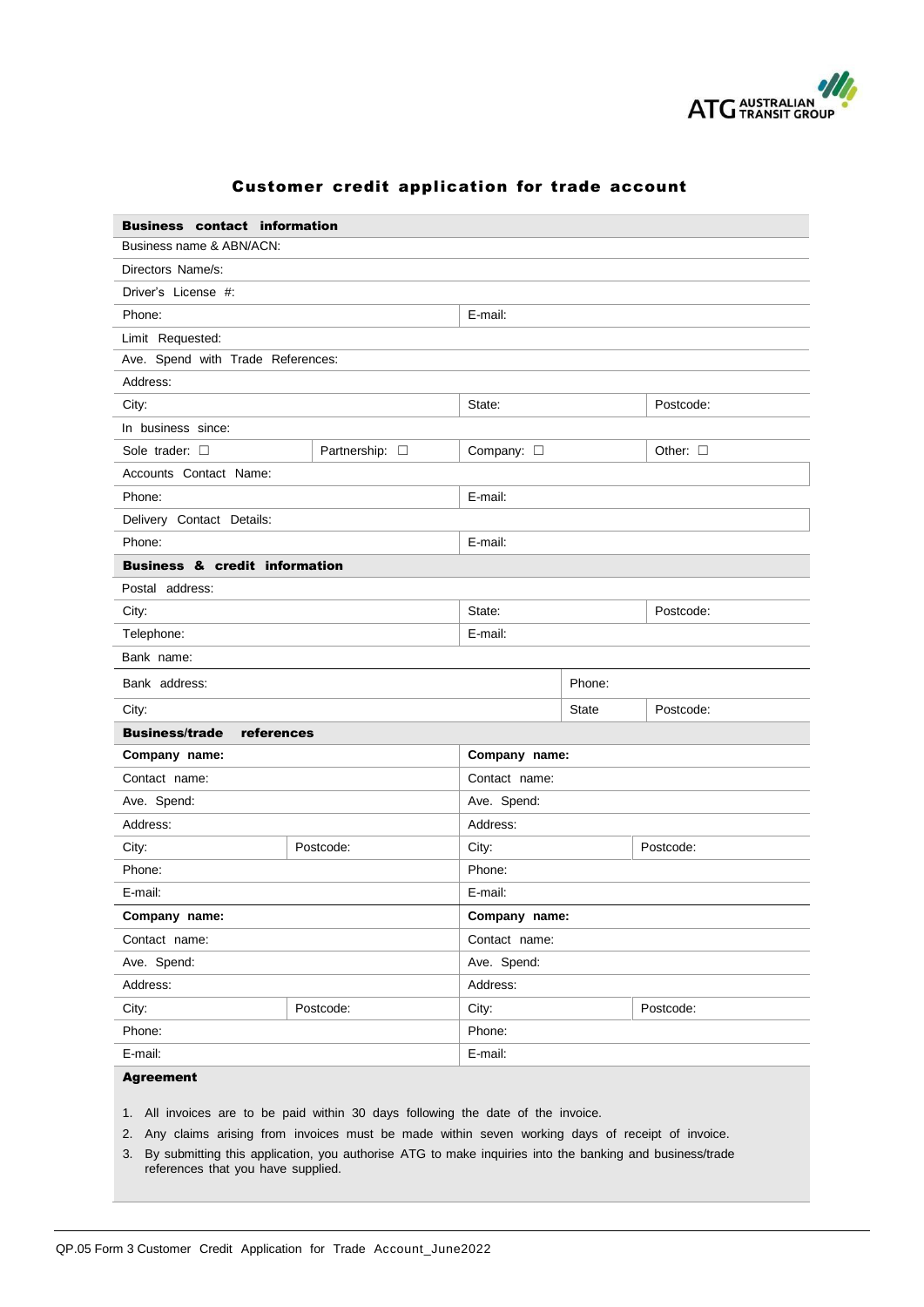

## **DIRECTOR'S GUARANTEE**

In consideration of Australian Transit Group Pty Ltd agreeing to supply the following company: \_\_\_\_\_\_\_\_\_\_\_\_\_\_\_\_\_\_\_\_\_\_\_\_\_\_\_\_\_\_\_\_\_\_\_\_\_\_\_\_\_\_\_\_\_\_\_\_\_\_\_\_\_\_\_\_\_\_\_\_\_\_\_\_\_\_(customer)

with goods and services on credit we

(Guarantor) of

(Guarantor address) do hereby jointly and severally in the case of more than one Guarantor) guarantee the due and punctual payment of all monies which may now or In future be or become due and payable to by the .customer on any account whatsoever AND

I/WE DECLARE that this Guarantee shall be a continuing guarantee and shall remain in full force and effect and the Guarantor shall remain liable hereunder notwithstanding the granting by ATG of time, credit or any other indulgence or concession to the Cus tomer or the Guarantor or the waiver by ATG of any breach by the Customer of its obligations to ATG or the liquidation of the Customer or death of the Guarantor or the liability of the Customer ceasing or becoming extinguished for any reason AND

I/WE DECLARE that I/WE will make due punctual payments to ATG upon demand being made by notice or letter given to the Guarantor and such demand or notice to be duly made or given if the same shall be in writing and left or sent by pre-paid post to the address of the Guarantor as set out above AND

I/WE FURTHER DECLARE that the Guarantor shall pay all costs, fees, charges and expenses, including legal costs on a Solicitor and own client basis incurred by ATG and incidental to this Guarantee or any matter arising out of or incidental to this Guarantee or the performance or failure to perform by the Guarantor of the covenants herein contained AND

I/WE FURTHER DECLARE that if any of the obligations hereby guaranteed shall not be enforceable against the Customer purported to be primarily liable this Guarantee shall be construed as an indemnity and the Guarantor hereby indemnifies ATG in the respect of any failure by the Customer to make payment or perform or observe any covenant, obligations term s or condition of this Guarantee AND the Guarantors hereby charge in favour of ATG as security for his/her/their obligations to ATG all right title and interest in any land held now by the Guarantors alone or jointly with anyone or acquired by the Guarantors at any time hereafter. If the Guarantors default in payment of any amount owed to ATG the Guarantors specifically authorise ATG to lodge a Caveat against any dealings with any such property AND

I/WE DECLARE that the proper law of this Guarantee shall be of State of Western Australia and that any proceedings taken by ATG may be taken in the Courts of the State of Western Australia AND THE GUARANTORS HEREBY DECLARES that I/WE understand the nature and effect of the within Guarantee and I/WE have had the opportunity of obtaining independent legal advice before signing this Guarantee